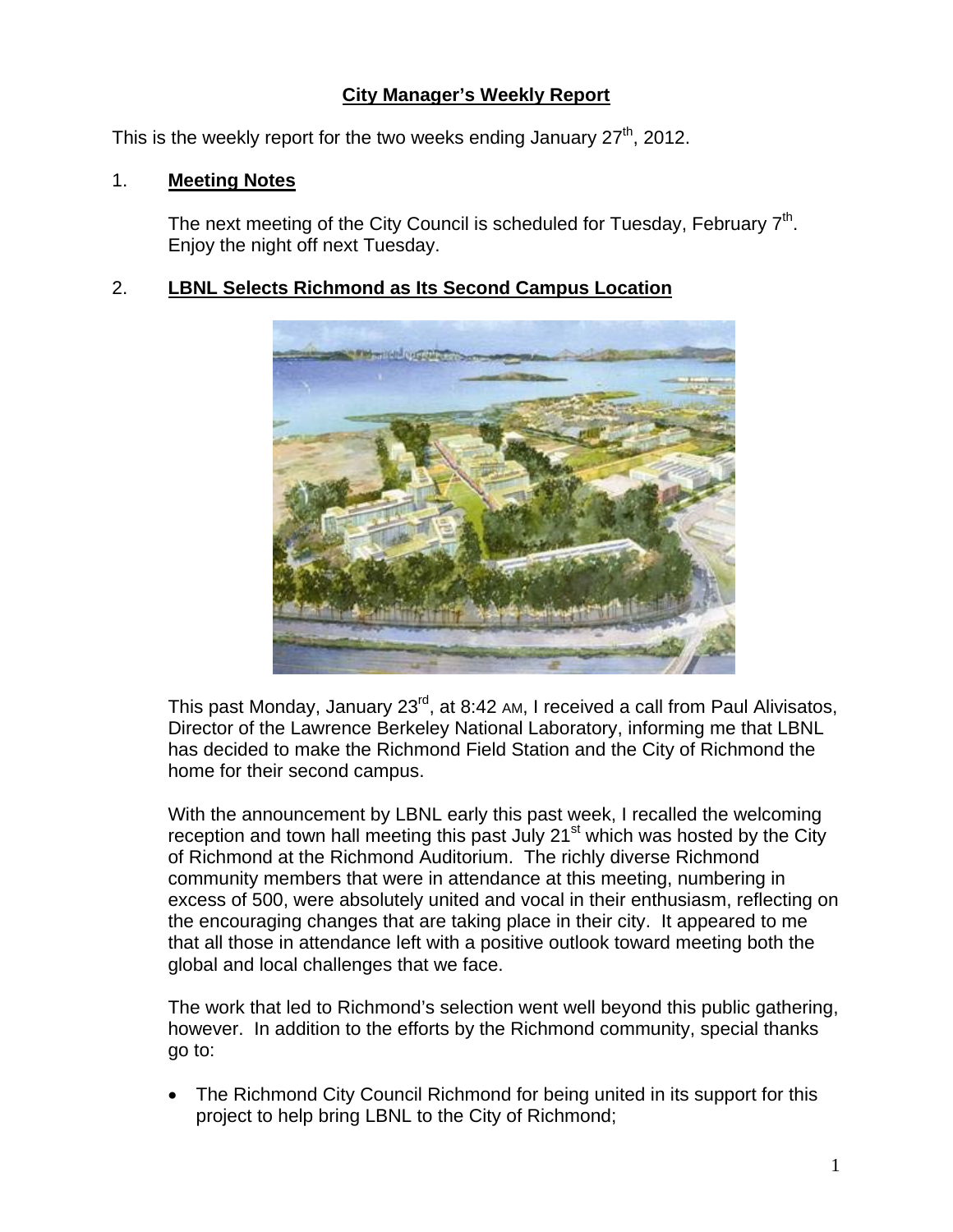- Councilmember Jeff Ritterman, who made this a personal project and who spent a great deal of time and energy, to the point where he personally greeted Lab employees as they arrived for work, making sure that they knew they would be welcome in Richmond;
- Congressman George Miller and his staff, who took a special interest in the project, making a strong connection to LBNL leadership and providing advice and counsel to Richmond staff;
- City of Richmond staff, and especially Shasa Curl, who worked so hard to make sure that the City of Richmond organization and the Richmond community were assets in this decision-making process.
- UC Berkeley, SKS Development, and WRT, all of whom helped to bring a vision to LBNL of a world class campus on the shoreline in Richmond.

Finally, I would like to thank LBNL, and the many people that were involved in this search process, especially Lab Director Paul Alivisatos and Sam Chapman, who helped make this decision and, by their decision, have expressed confidence in the Richmond community. The City of Richmond's commitment is to make sure that it is the best possible location decision that could have been made.

View the [press release](http://www.ci.richmond.ca.us/DocumentView.aspx?DID=8154) and press conference [photos](http://www.flickr.com/photos/richmondenvironment/sets/72157629005739369/). View [www.ci.richmond.ca.us/lbnl](http://www.ci.richmond.ca.us/lbnl) for additional information.



Congressman George Miller, Assemblymember Nancy Skinner, and Richmond City Council welcome LBNL to Richmond at the Monday, January 23, 2012 Press Conference at the Richmond Field Station.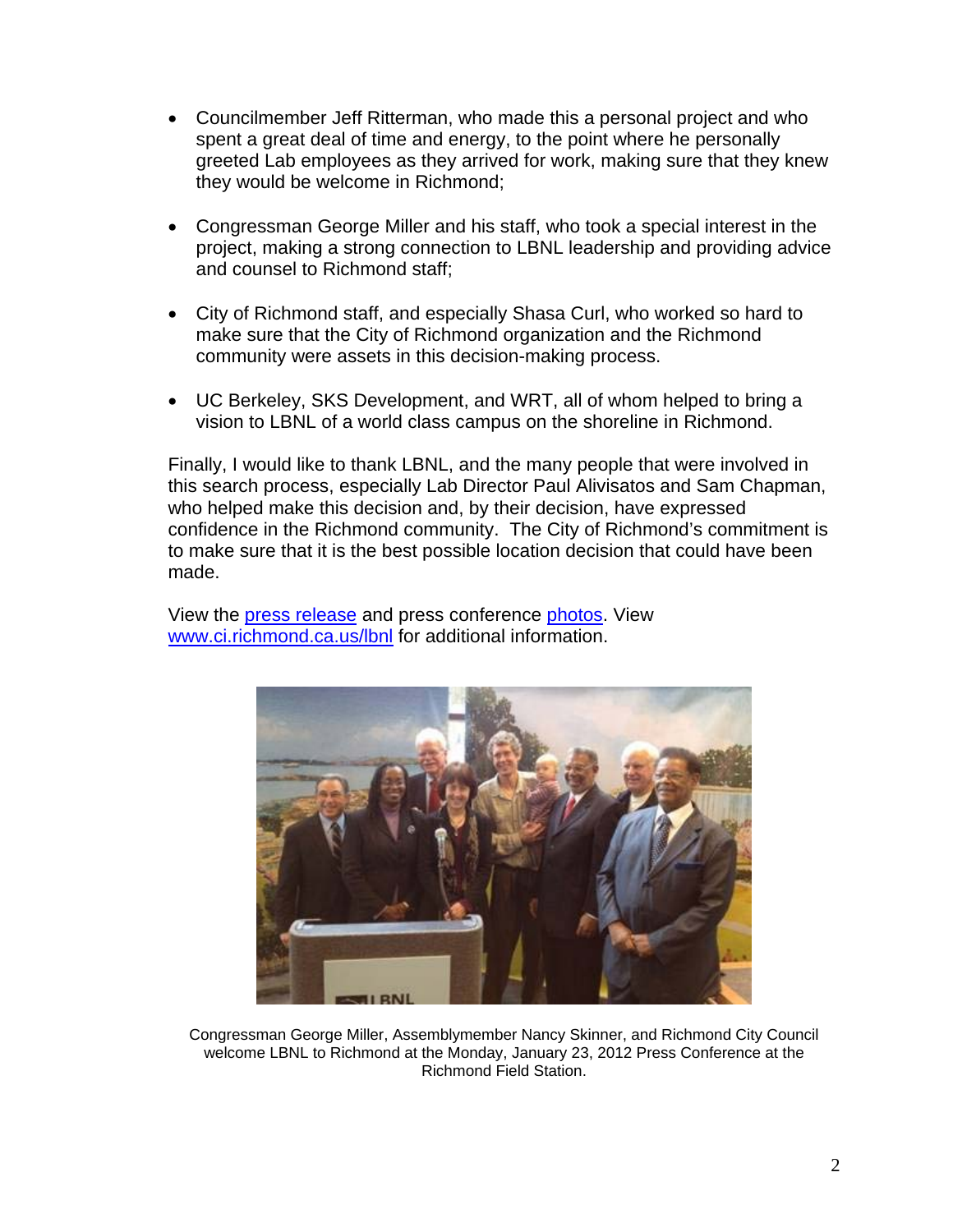#### 3. **Office of Neighborhood Safety Receives National Recognition and the Honor of Attending the State of the Union Address**

The Office of Neighborhood Safety's (ONS) Operation Peacemaker Fellowship program, staff and Fellows were featured and recognized at the National Mentoring Summit 2012 in Washington, D.C.

The ONS Operation Peacemaker Fellowship ("The Fellowship") is a transformative mentoring intervention that helps those most likely to be involved in gun violence transform the attitudes and behaviors that have given rise to their involvement in gun violence. It serves those whose needs go far beyond the traditional mentoring (and services) approach of companionship, confidencebuilding and minor academic, social or career guidance. This approach emphasizes the importance of building on the positive attributes of those identified to promote their success.

ONS staff shared its approach and testimony with more than 400 conference attendees and speakers that included White House Administration officials Joshua Dubois, Special Assistant to the President and Executive Director of the White House Office of Faith-based and Neighborhood Partnerships, and Senior Advisor to the President, Valerie Jarrett.

Additionally, during a Special Summit closing session, ONS Sr. Fellow D'vondre Woodards shared the stage with NBC News Chief Foreign Affairs Correspondent Andrea Mitchell. Ms. Mitchell was recognized for her leadership in mentoring, and Mr. Woodards was allowed to ask her questions about her perspectives about mentoring and the President's State of the Union Address that took place Tuesday night. Mr. Woodards also presented Ms. Mitchell with an award from MENTOR.

MENTOR is the lead champion for youth mentoring in the United States. MENTOR's goal is to help children by providing a public voice, developing and delivering resources to mentoring programs nationwide and promoting quality for mentoring through standards, cutting-edge research and state of-the-art tools. Founded in 1990, MENTOR is headquartered in Alexandria, Virginia.

While in the nation's capitol, Congressman George Miller extended an invitation to ONS to be his guest at the State of the Union Address. Director Boggan selected Sr. Fellow Woodards to attend. Mr. Woodards has been involved in the Fellowship program for more than a year and has exemplified extraordinary leadership in promoting peace and resolving rival group conflicts without the use of gun violence.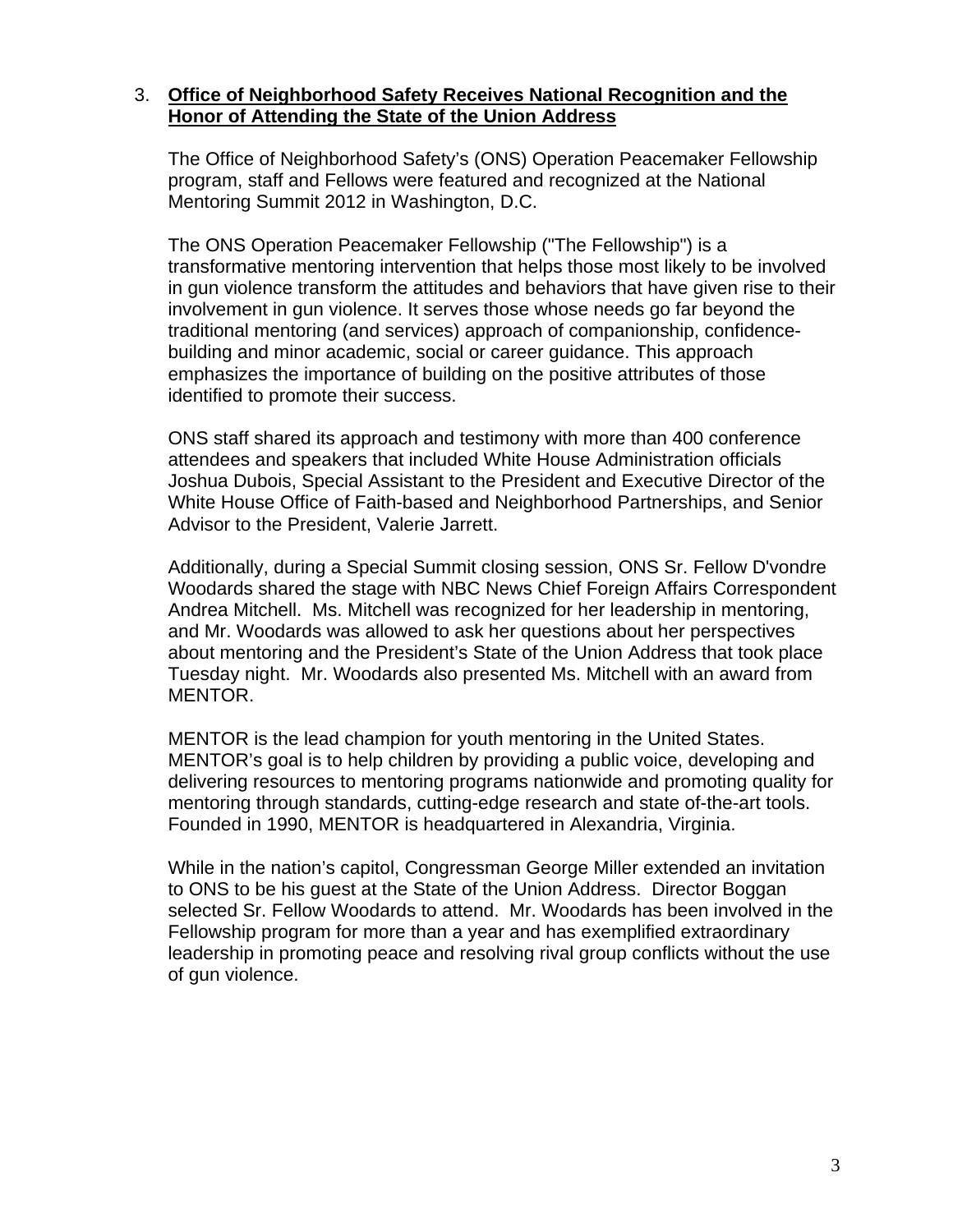

# 4. **Mentoring Opportunities in Richmond**

After reading the above item, you might be asking yourself how you can be involved in youth mentoring.

As it happens, January is National Mentoring Month. This is a great month to fulfill the opportunity to inspire the life of a Richmond child or teen. In partnership with the West Contra Costa Unified School District and Be A Mentor, Inc., the City of Richmond is committed to expanding mentoring opportunities to invest in the lives of Richmond youth. You have the ability to unleash the potential of a Richmond youth by spending just one hour a week of your personal time being a positive role model and friend.

You can start your rewarding experience by registering at <http://www.beamentor.org/now/>.

## 5. **"EASY GO Richmond" Ribbon Cutting**

On Tuesday, January 10<sup>th</sup>, the City of Richmond held a ribbon-cutting ceremony for its "EASY GO Richmond" project at the Richmond Village development located near 26<sup>th</sup> and Cutting Boulevard.

In December 2011, the City of Richmond contracted with Trans Metro, Inc. to develop a pilot project to provide transportation mobility alternatives to singleownership and single-occupancy vehicles. EASY GO Richmond now consists of a "Kid's Cab" shuttle service that transports students to and from school and after-school activities for as little as \$1 per trip; car sharing that allows drivers to rent electric or hybrid vehicles for \$3 an hour, the opportunity for individuals to offer their own vehicles for rent through a peer-to-peer car sharing program; bike sharing for short trips or recreational activities at no cost; van sharing for weekend recreational use for as low as \$11 an hour, or free within a 30-mile radius of Richmond City Hall; and free AC Transit bus passes for Richmond Village households. Currently, the car sharing and bike sharing services are open to the general public while other services are being piloted at Richmond Village.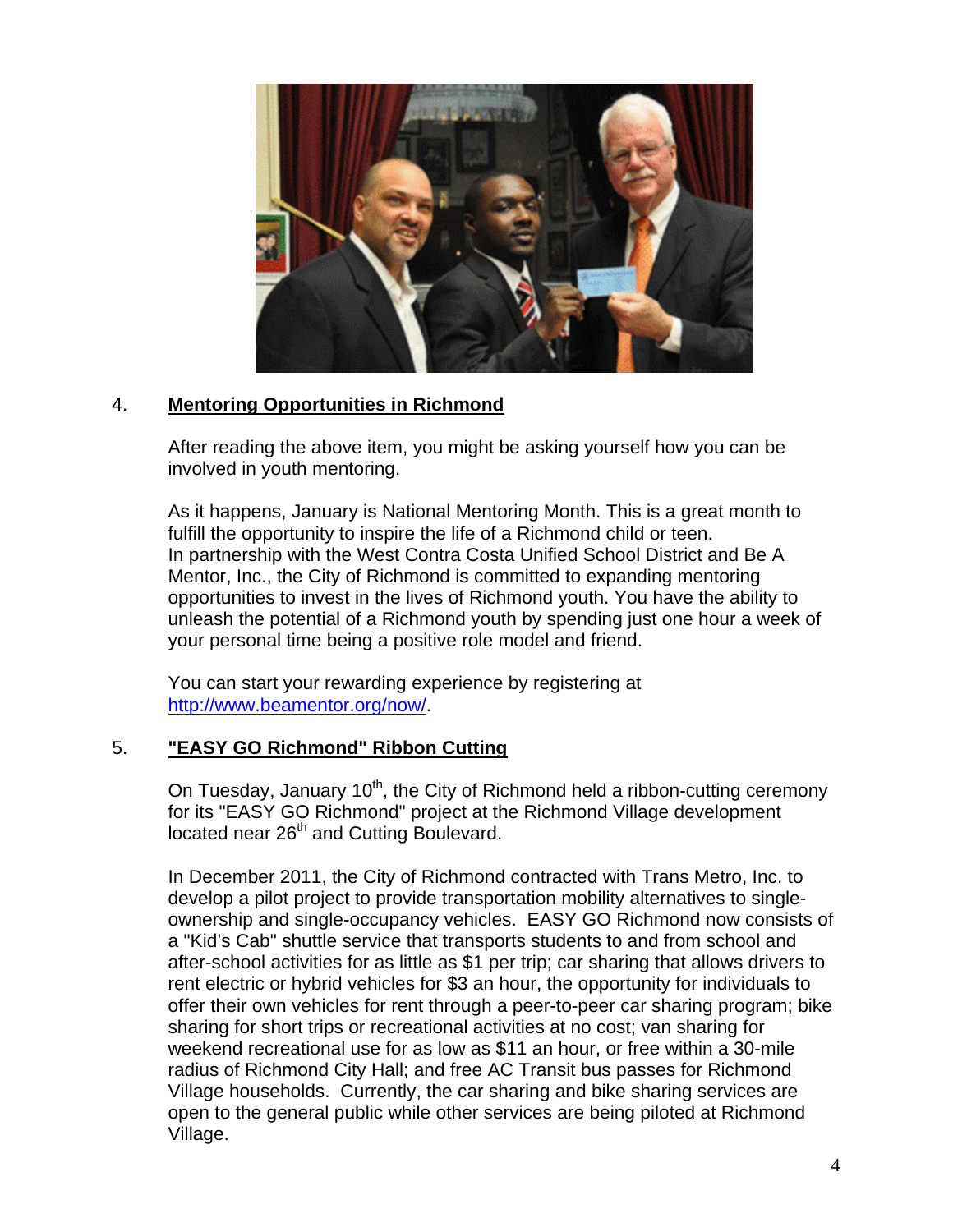For additional information, please contact Lori Reese-Brown, City Planner at (510) 620-6869.





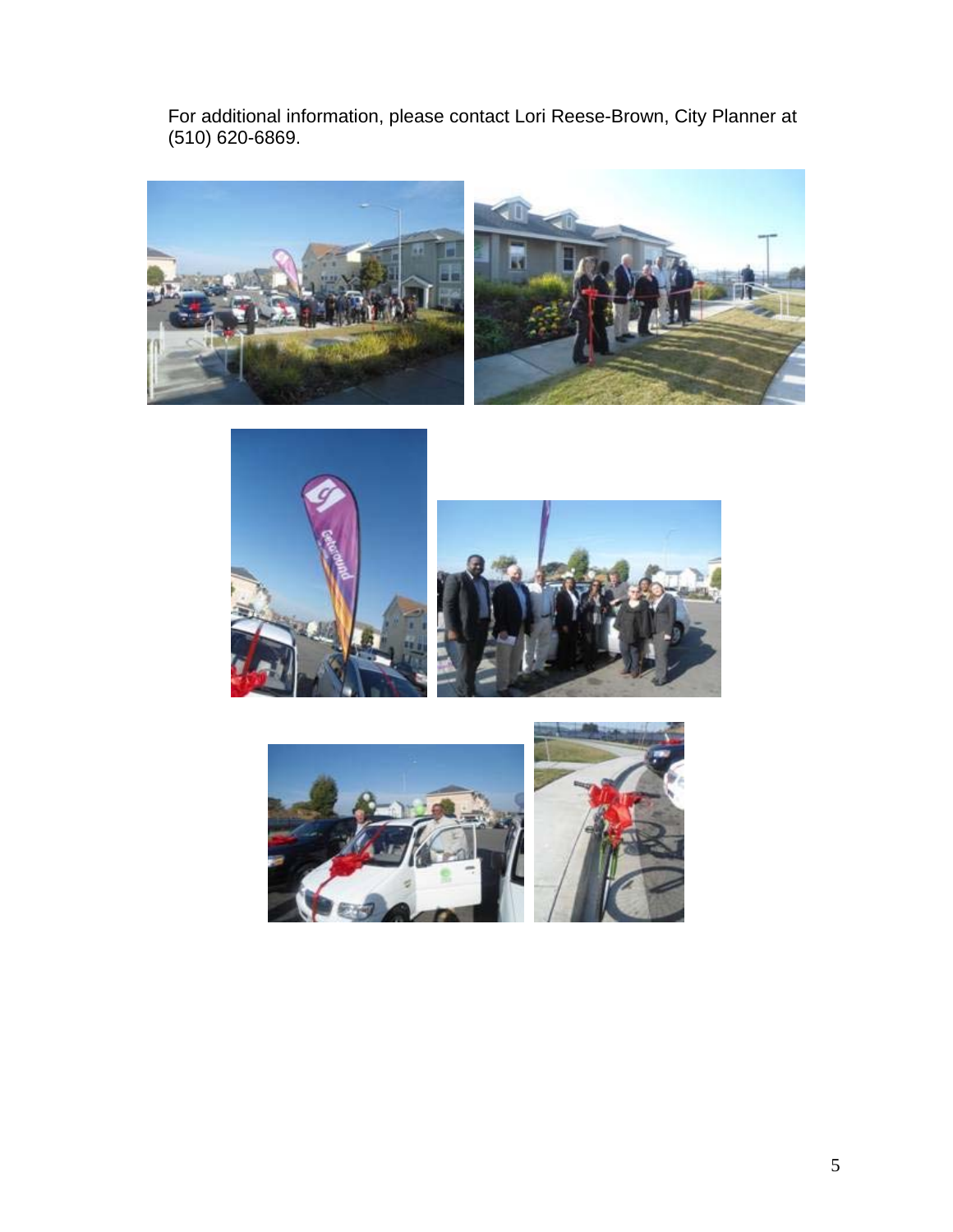# EASY GO Richmond Community Testimonials:



"I'm just excited cause I don't have to walk to school anymore and I can attend even if it's bad weather. I like the Kid's Cab program a lot." -*Richmond Village Apartment resident* 



"I'm happy that my kids won't have to walk to school in the rain and that they won't miss school when it's cold. Thank you."

- *Richmond Village Apartment resident*



"Sounds pretty good. It will help the older folks and kids a lot." *-Richmond Village Apartment worker*

#### 6. **Martin Luther King, Jr. Day of Service Observed**

On January 16<sup>th</sup>, 15 YouthWORKS service learning participants and three staff members attended Richmond's Day of Service to join in the beautification of the Richmond Greenway. The event was funded by the City of Richmond and the Bechtel Family Foundation. Many organizations, including the National Park Service, Urban Tilth and our own CommunityWORKS Service Learning Program came together on this special morning to start the planting of an edible forest full of a variety of trees including avocado and walnut. Our youth planted trees, shoveled mulch, and participated in a team-building community circle ceremony to end the day's activities. The CommunityWORKS Service Learning Program will continue to partner with the National Park Service and Urban Tilth for another tree planting day on the Greenway in the spring. The day's total participants exceeded 375, making it one of the largest Martin Luther King, Jr. Day volunteer activity days in Richmond's history.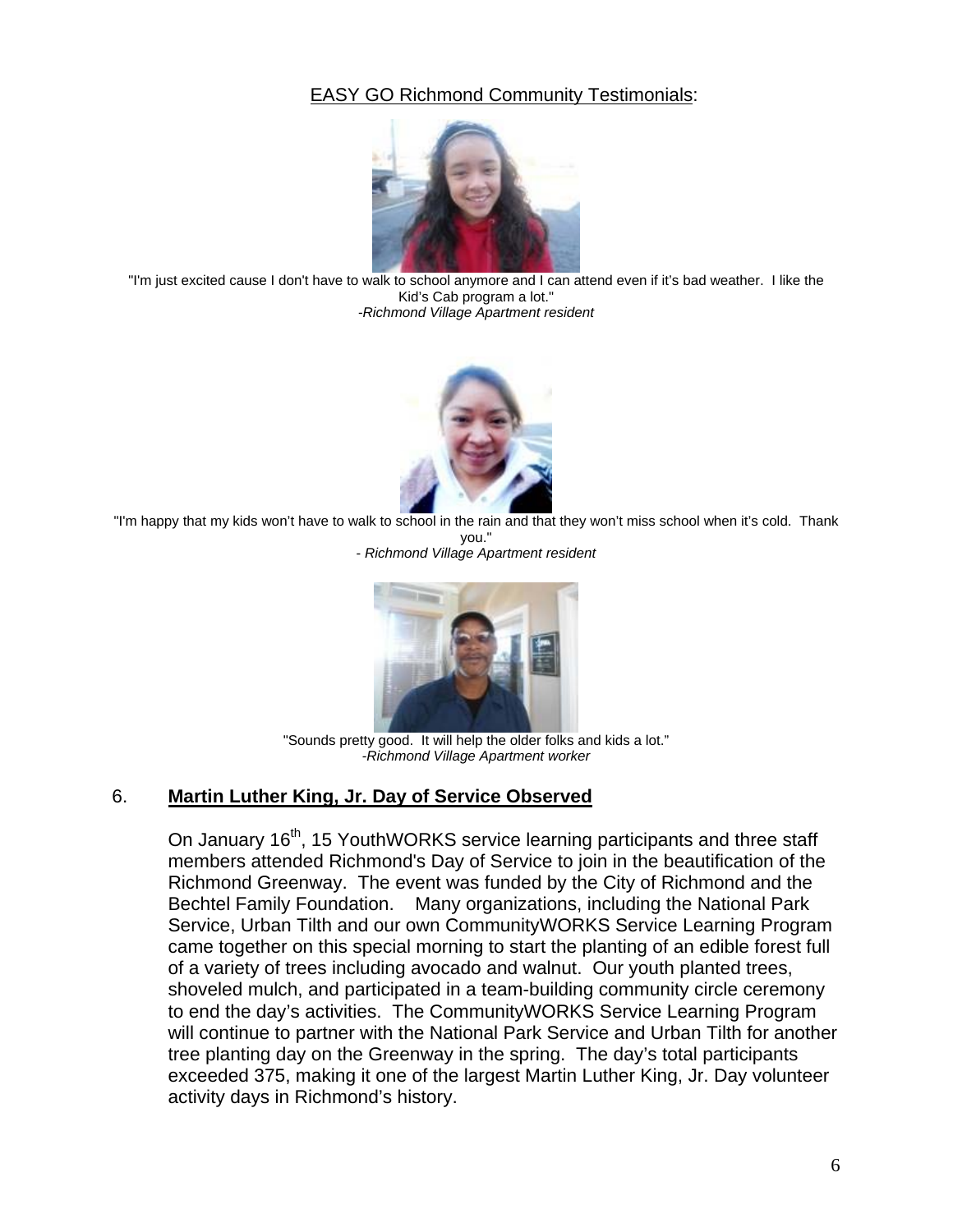YouthWORKS would like to extend a special thanks to National Park Service Rangers, Matt Holmes and Betty Reid-Soskin, and Urban Tilth Director, Doria Robinson, for their commitment to our youth and community!



## 7. **Health and Wellness Element - Iron Triangle Martin Luther King, Jr. (MLK) Day of Service Event**

On Martin Luther King, Jr. Day, over 250 volunteers and Richmond residents converged on the 800 block of Sixth Street for "Rebuild Richmond", a neighborhood revitalization project sponsored by The Lions Clubs of Alameda and Contra Costa Counties and Rebuild Together East Bay North. The innovative project brought residents and stakeholders from the Iron Triangle community, the City of Richmond, Contra Costa Interfaith Supporting Community Organization (CCISCO), and the Iron Triangle Legacy Project.

This volunteer-driven effort completed home repairs at six homes to improve the quality of life for residents on this block and to celebrate community pride. The work completed included basic home, electrical, and plumbing repairs, gardening, energy conservation work, painting, creek clean-up, installation of fences, concrete work, wheelchair ramps, installation of 50 smoke detectors by the Richmond Fire Department. Over 190 cubic yards of trash, green waste, and recyclables were removed. Repairs were valued at \$4,000 to \$12,000 per home. In addition to home repairs, The Lions Club provided 50 free health screenings for blood pressure, diabetes, and vision. Those requiring eyeglasses were referred to receive a more extensive eye exam and free eyeglasses.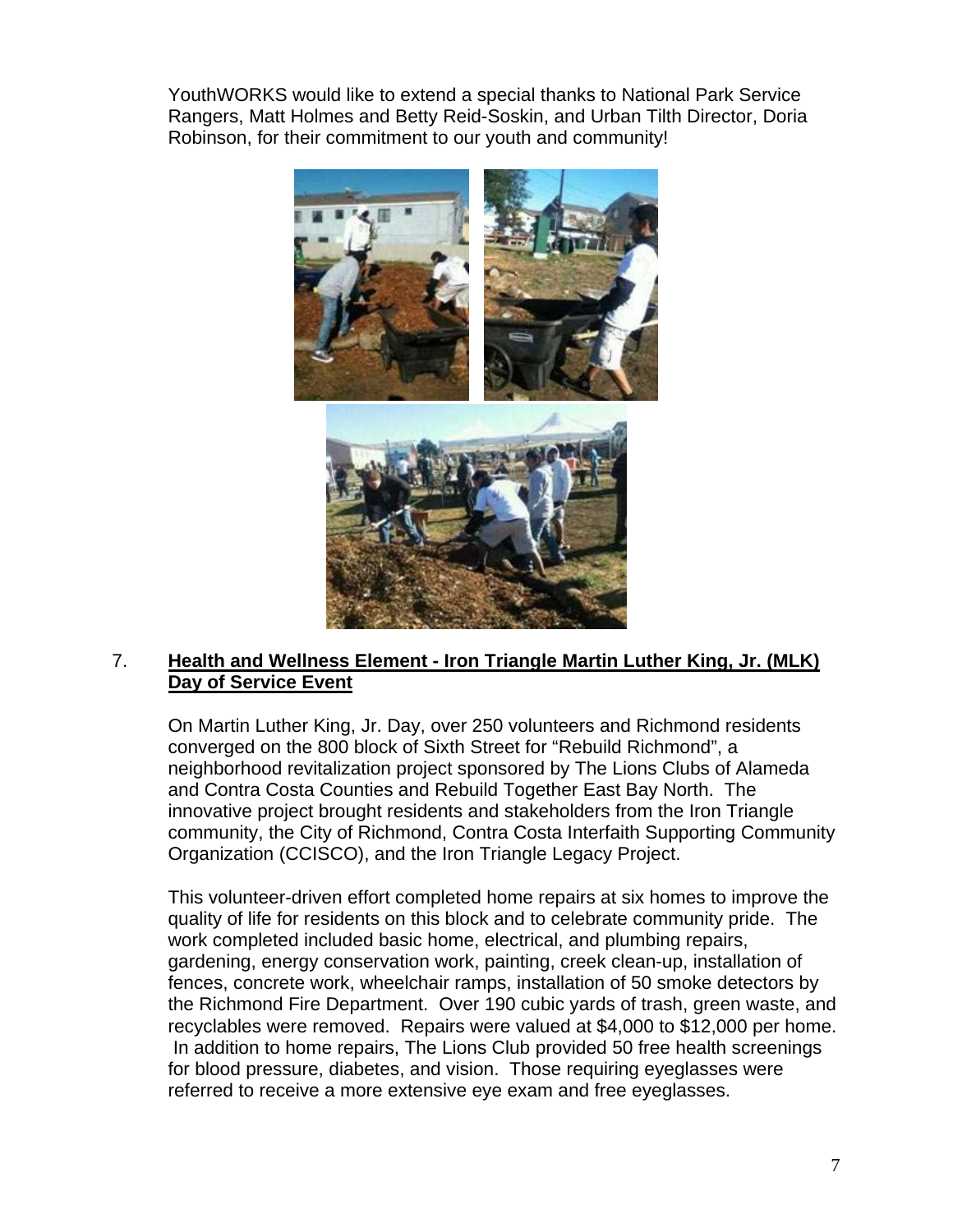The value of work performed for the day: Houses: \$60,550; Garden: \$4,200; Creek Restoration: \$3,000; Debris removal at other locations: \$5,000; Smoke detectors in homes that didn't have them: *priceless.*

Pictures of event can be seen on Flickr: <http://www.flickr.com/photos/richmondenvironment/sets/72157628920740425/>









## 8. **City Receives Award for its Procurement Expertise**

On January 12<sup>th</sup>, the Finance Department's Purchasing Division, represented by Rose Gibson and Ofelia Alvarez, was presented with the Achievement of Excellence in Procurement award from the National Purchasing Institute. This is the second consecutive year that the City has received this award. Presentation of the award was made at the Annual Conference of the California Association of Public Purchasing Officers in Indian Wells, California. This prestigious award is earned by those organizations that demonstrate innovation, professionalism, productivity, e-procurement, and leadership attributes. Congratulations!

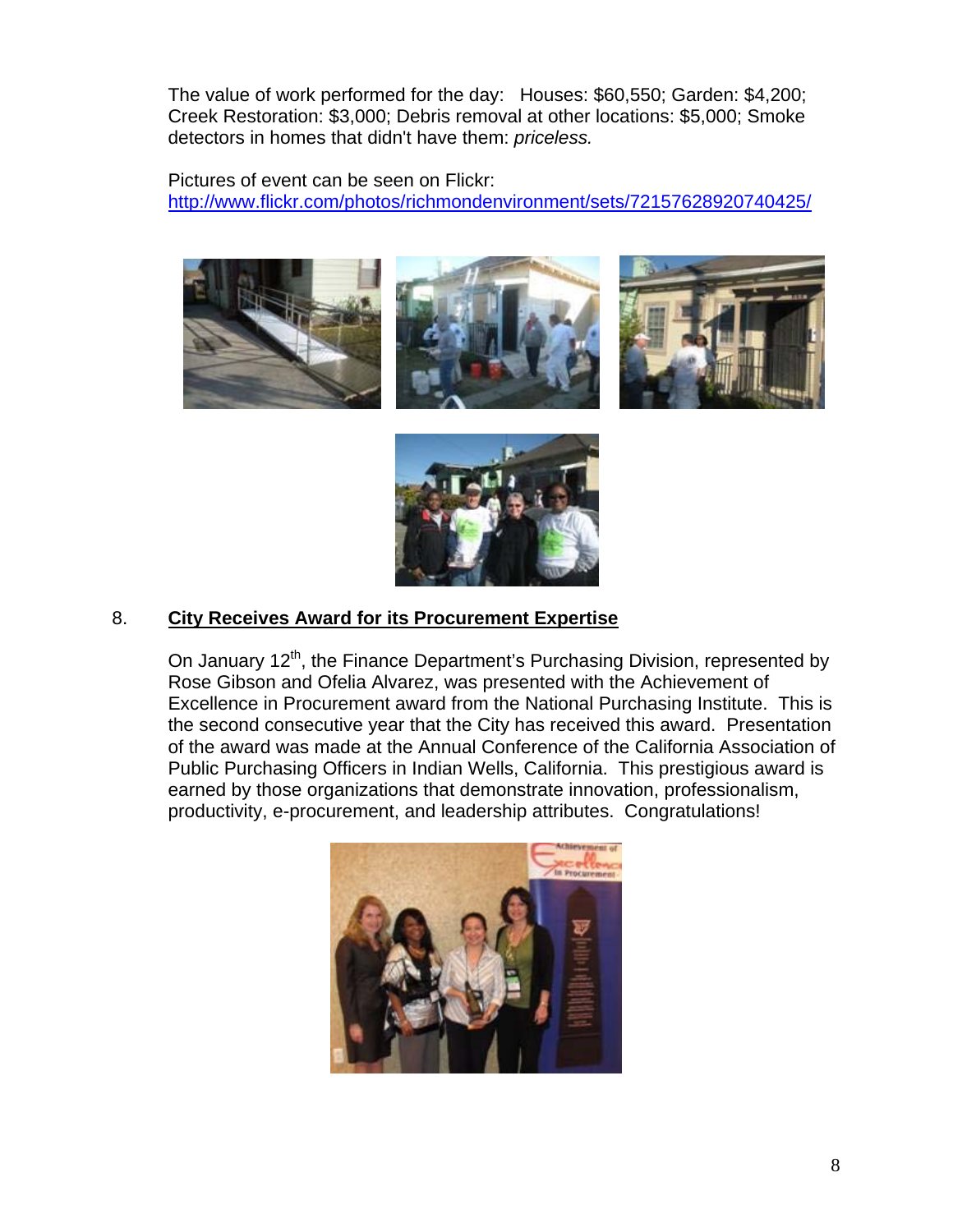## 9. **Engineering Services Capital Improvement Project Updates**

The City and Veolia continue work on the 2011/2012 annual sewer pipeline repair and rehabilitation project. No paving/striping was completed. A summary of work in progress is listed below:

| <b>Installed</b><br><b>Mainlines</b>                                           | <b>Work</b><br><b>Scheduled this</b><br>Week                                                     | <b>Work Scheduled</b><br><b>Next Week</b>                                           | <b>Work</b><br><b>Scheduled Next</b><br>Week            |
|--------------------------------------------------------------------------------|--------------------------------------------------------------------------------------------------|-------------------------------------------------------------------------------------|---------------------------------------------------------|
| South 36th<br>Street between<br>Cutting<br>Boulevard and<br><b>Wall Avenue</b> | Ohio Avenue<br>between South<br>35 <sup>th</sup> and South<br>39 <sup>th</sup> Streets           | <b>Humboldt Street</b><br>between Dimm<br>Street and Zara<br>Avenue                 | Creely Path<br>between Ells<br>Way and Creely<br>Avenue |
| Delfino Avenue<br>between<br>Cottage and<br>Santa Fe<br>Avenues                | <b>Eddy Street</b><br>between West<br>Richmond and<br>Tewksbury<br>Avenues                       | Potrero Avenue<br>between Carlson<br>Boulevard and<br>South 41 <sup>st</sup> Street | Bissell Way at<br><b>Bissell Avenue</b>                 |
|                                                                                | Alley north of<br><b>Ripley Avenue</b><br>between 5 <sup>th</sup> and<br>6 <sup>th</sup> Streets | Clinton Avenue<br>between 33 <sup>rd</sup> and<br>34 <sup>th</sup> Streets          | McBryde Avenue<br>at 37 <sup>th</sup> Street            |
|                                                                                | $33rd$ Street<br>between Nevin<br>and Barrett<br>Avenues                                         | Western Drive to<br>Keller Beach Park                                               |                                                         |
|                                                                                | McBryde Avenue<br>between Amador<br>and Kern Streets                                             | <b>Western Drive</b><br>between Santa Fe<br>Avenue and<br>Cliffside Court           |                                                         |
|                                                                                | <b>Edmond Avenue</b><br>between<br>McLaughlin and<br><b>Lassen Streets</b>                       | <b>Cutting Boulevard</b><br>at South 3 <sup>rd</sup> Street                         |                                                         |
|                                                                                | McBryde Avenue<br>at 37 <sup>th</sup> Street                                                     |                                                                                     |                                                         |

Any questions related to the ongoing 2011/2012 annual sewer pipeline repair and rehabilitation project may be directed to Mr. Fadi Alabbas at (925) 323-8937. Those interested may also follow our daily Twitter updates at [www.twitter.com/CoR\\_Engineering](http://www.twitter.com/CoR_Engineering).

#### 10. **Nominations for 2012 Historic Preservation Awards**

The Planning and Building Services Department is now accepting nominations for the Historic Preservation Commission's 5<sup>th</sup> Annual Historic Preservation Awards.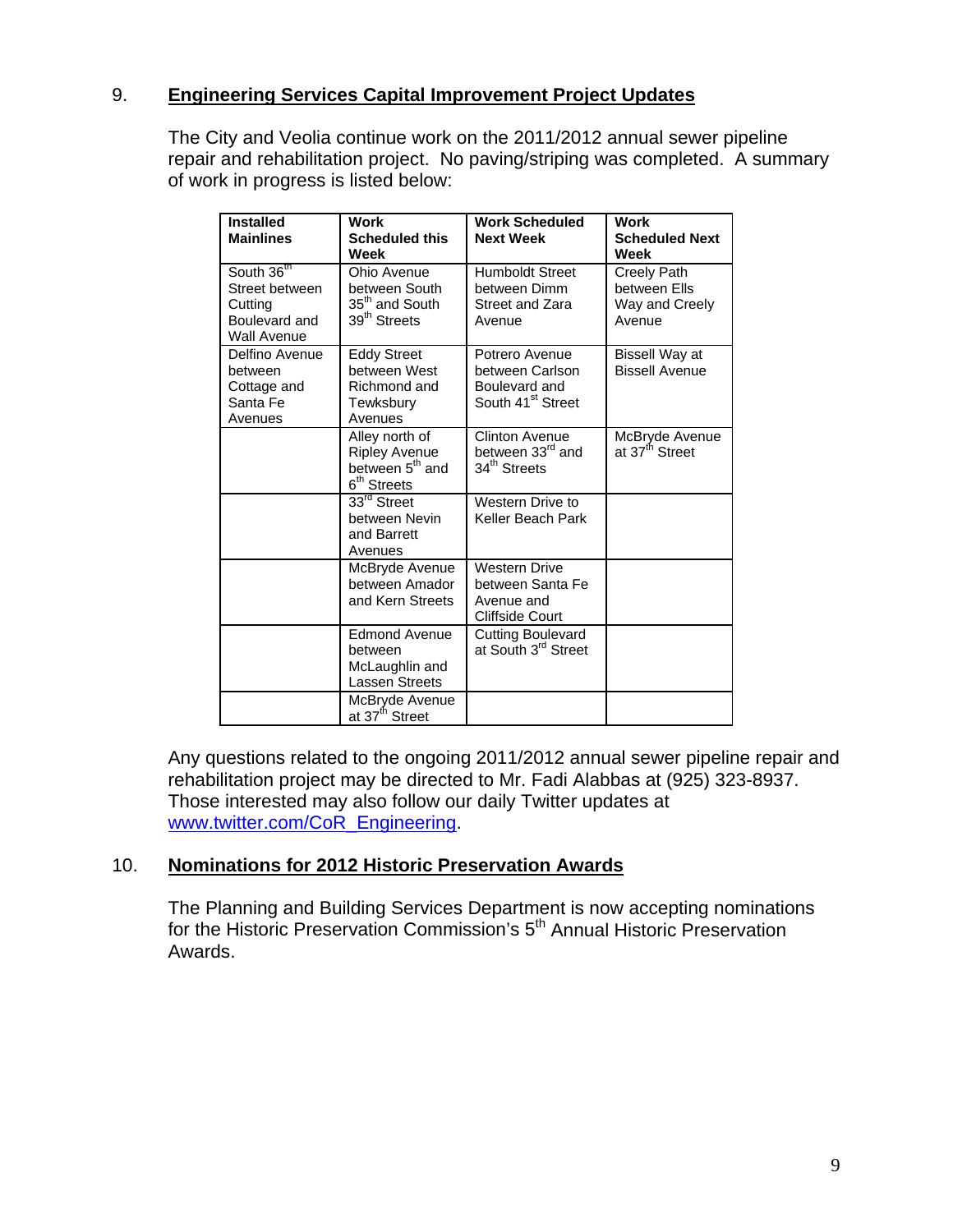

The purpose of the awards program is to increase public awareness of Richmond's heritage by recognizing individuals, organizations, businesses, and agencies whose contributions demonstrate outstanding commitment to excellence in historic preservation, local history or promotion of the heritage of the City. In addition to public and private buildings or structures, eligible historic preservation projects include media, publications, presentations and exhibits, parks, burial grounds, public art, oral history, theater productions, events and video presentations.

If you're interested in nominating a preservation project or activity to receive an award, nomination forms are available online at [www.ci.richmond.ca.us/preservationawards.](http://www.ci.richmond.ca.us/preservationawards) You can also pick up a nomination form in person by visiting the Planning and Building Services Department's information counter (City Hall at 450 Civic Center Plaza, 2<sup>nd</sup> Floor) weekdays between the hours of 8:30 AM to 4:00 PM. **The deadline to submit nomination forms is 5:00 PM on March 30<sup>th</sup>, 2012.** Awards will be presented during the month of May, National Preservation Month.

Last year's award recipients included the City of Richmond and the Save the Plunge Trust for Rehabilitation of the Richmond Municipal Natatorium.

Please contact Hector Rojas, Associate Planner, at (510) 620-6662 or hector rojas@ci.richmond.ca.us with any questions about the awards program.

#### 11. **Recreation Highlights**

Donation: The Recreation Department's Junior Golf program received a \$200 donation from the Richmond Country Club Women's Association.

Presentation: On Wednesday, January 11<sup>th</sup>, Recreation Aquatics Coordinator, Arecia Yee, gave a presentation to the Marina Bay Neighborhood Council, highlighting programs, staffing and future plans for the Plunge.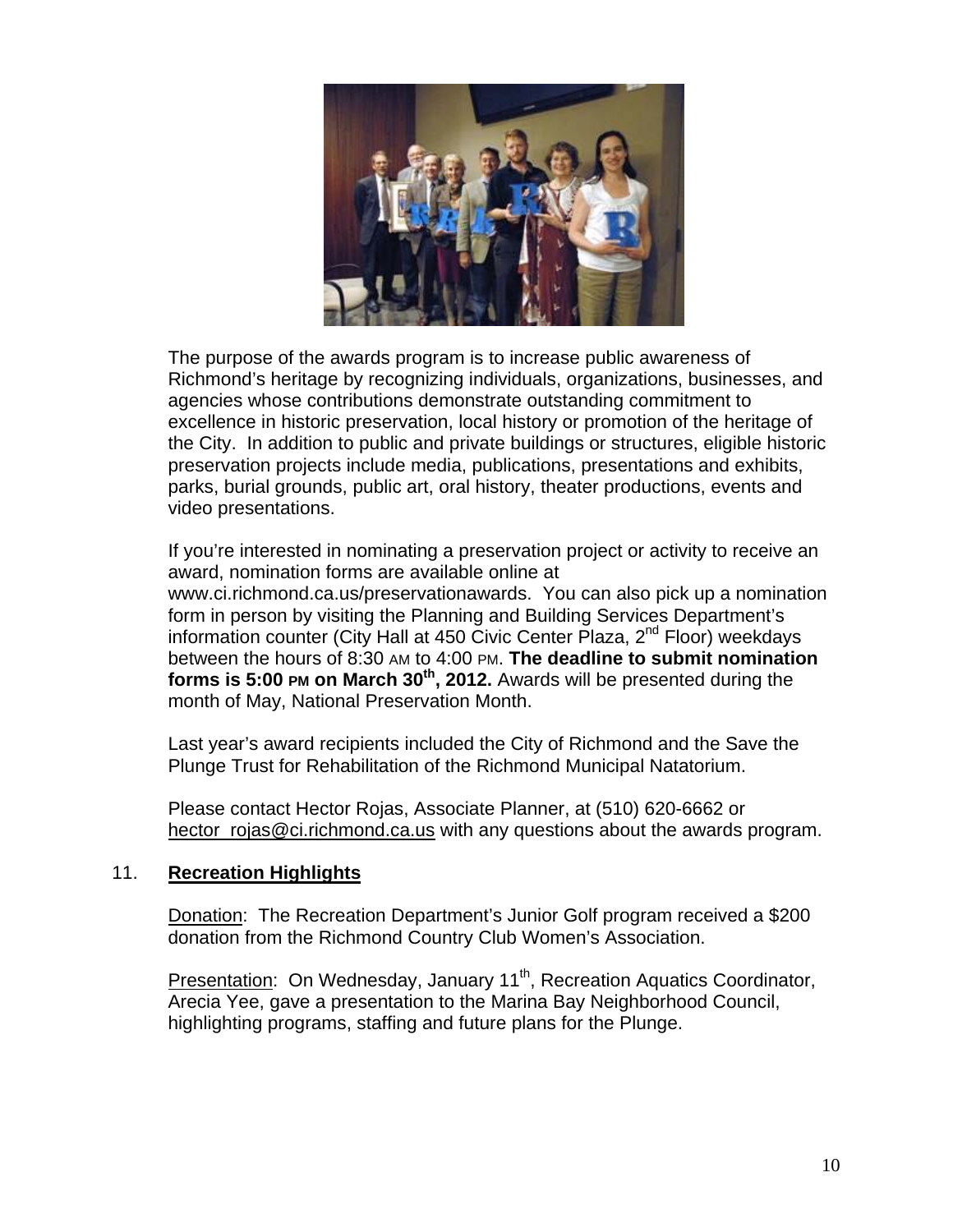## 12. **Public Works Updates**

Parks and Landscaping Division: On Friday, January 13<sup>th</sup>, a pre-bid conference for the rehabilitation of Burg Park was held. Potential bidders attended to understand the scope of potential improvements.

During the week of January 16<sup>th</sup>, crews performed drainage improvements along the Bay Trail on Sea Cliff Drive; irrigation maintenance at Shields-Reid and Lucas Parks; worked on the pathway at Booker T. Anderson Park; performed renovations to the San Pablo Avenue median landscape; and completed the turf maintenance at Valley View School and Marina Green Park.

The tree crew cut or trimmed trees on: Blume Drive; 37<sup>th</sup> Street and Barrett Avenue; Roosevelt, Nevin, and Andrade Avenues as well as at Booker T. Anderson Park.

This week, crews performed turf renovation at Shields-Reid Park; Monterey Park and John F. Kennedy Park vegetation including, clean up and mulching; completed drainage improvements and wildflower seeding along Sea Cliff Drive; weed abatement on the Richmond Parkway; back stop and fence repair at various fields; fence repair on the Greenway; and the installation of "Tree City USA" signs.



Sea Cliff Drive Seeding and Drainage Improvements

The tree crew cut or trimmed trees on: Andrade Avenue, Butte Street, Burlingame Avenue and Maricopa Avenue, as well as a leaning tree at Booker T. Anderson Park.

Next week, crews will continue with the turf renovation at Shields-Reid Park; weed abatement along Atlas Road; various maintenance at Marina Green Park; and the tree crew will conduct maintenance on Tehama Avenue, Western Drive and Roosevelt Avenue.

Facilities Maintenance Division: The carpenters completed the new flooring in the Main Library in the foyer; cleaned the gutters at the Disabled People's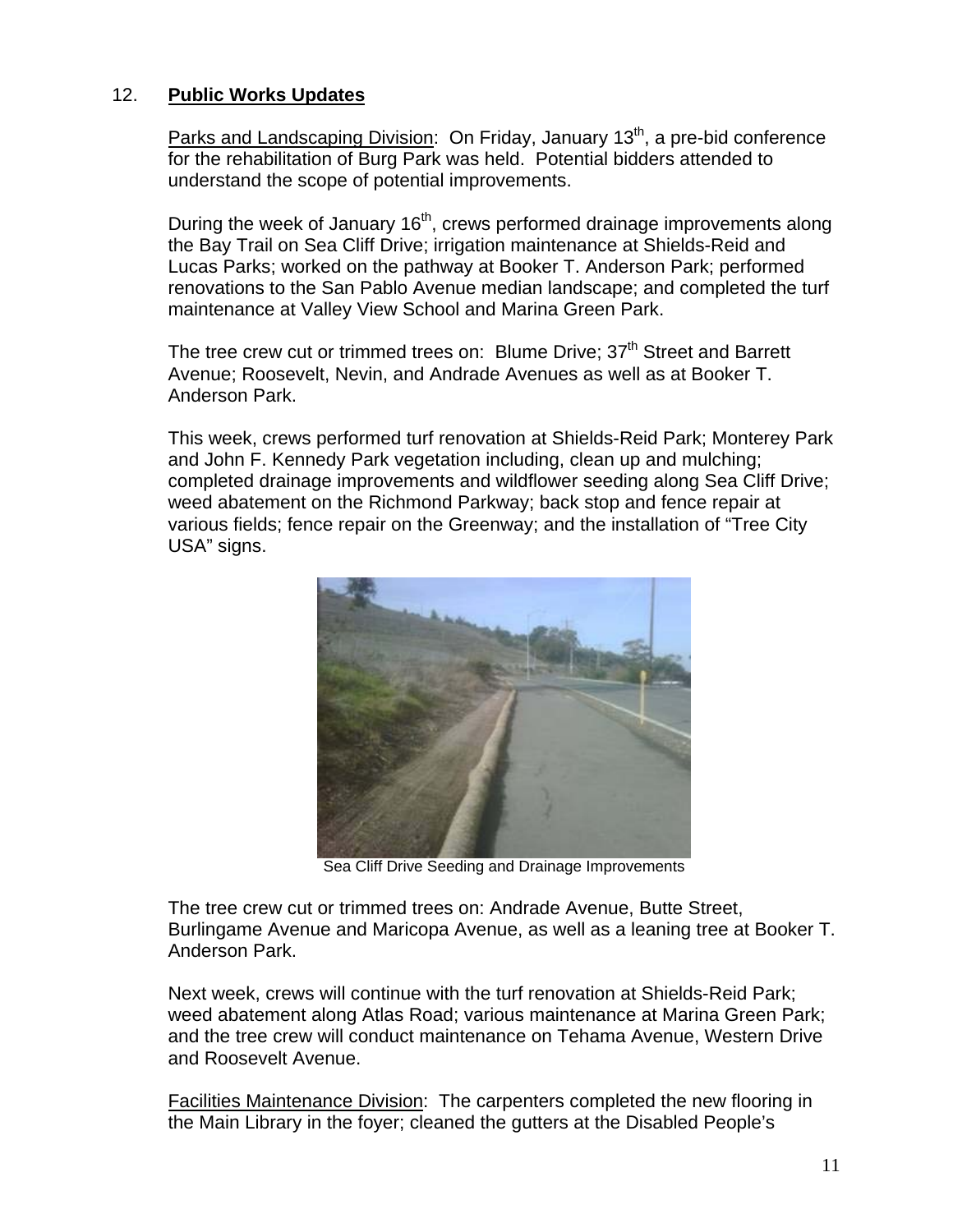Recreation Center (DPRC); and completed various repairs at the Richmond Police Department.



Foyer at the Main Library

The stationary engineers removed oil from the underground tank at the Richmond Plunge; repaired a heater at the Corporation Yard; and posted a Request for Proposals for the lateral replacement at the Bayview Branch Library.

The utility workers waxed floors at the Booker T. Anderson and May Valley Community Centers; cleaned the carpet at the Westside Library; and addressed safety issues at the Senior Center Annex as well as at the DPRC.

Electricians have repaired the lighting at the tennis courts near the Marina Bay Parkway; begun repairs on the elevated section of the Richmond Parkway lighting due to wire theft; and connected the new Opticom Emergency System at various traffic signals.

Facilities Maintenance Division: The carpenters completed the new pedestrian gate at the Police Department; resolved the safety report at Booker T. Anderson Community Center; and pressure washed areas of Civic Center Plaza. Painters completed painting the interior at Fire Station #66.

The stationary engineers repaired the heater in the gymnasium at the Richmond Recreation Complex; completed repairs at various fire stations; and repaired a steam line at the Main Library.

The utility workers addressed safety issues at the Senior Center Annex as well as at the DPRC.

Electricians have restored power to fourteen street lights on Research and Lakeside Drives; returned 15 intersections to functional after the storms; and removed the holiday lighting at Civic Center Plaza.

Streets Division: During the week of January  $16<sup>th</sup>$ , crews completed the resurfacing of Roosevelt Avenue from Harbour Way to the east end of the street.